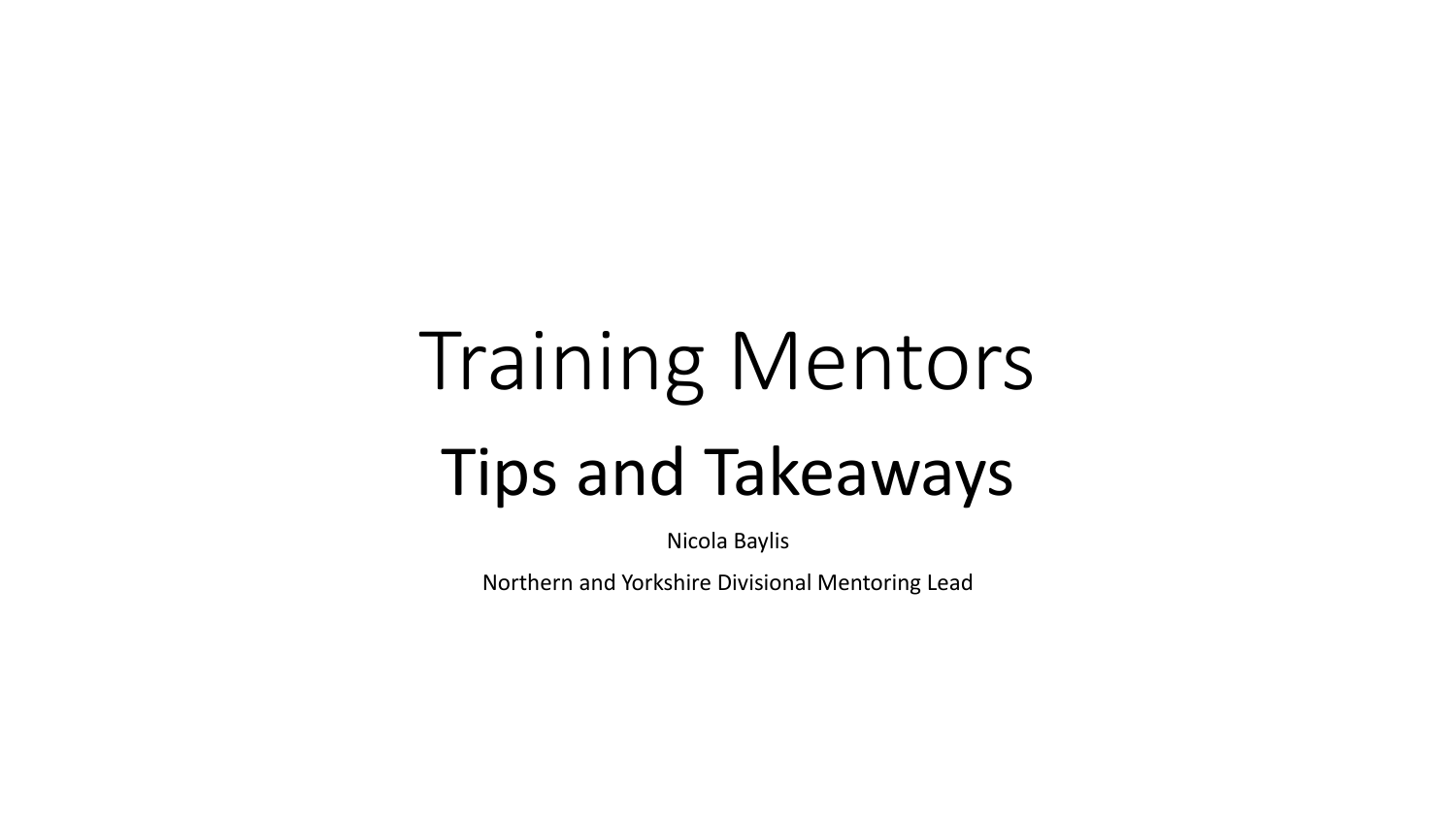#### Why Train Mentors?

- Confidence to do the role
- Enhance strategic value of mentoring
- Identify and develop the skills needed for the role
- Anticipate issues ethical dilemmas, managing boundaries, manage expectations
- Enhance effectiveness for the mentor and mentee/ Quality assurance
- Highlighting the benefits of the mentor role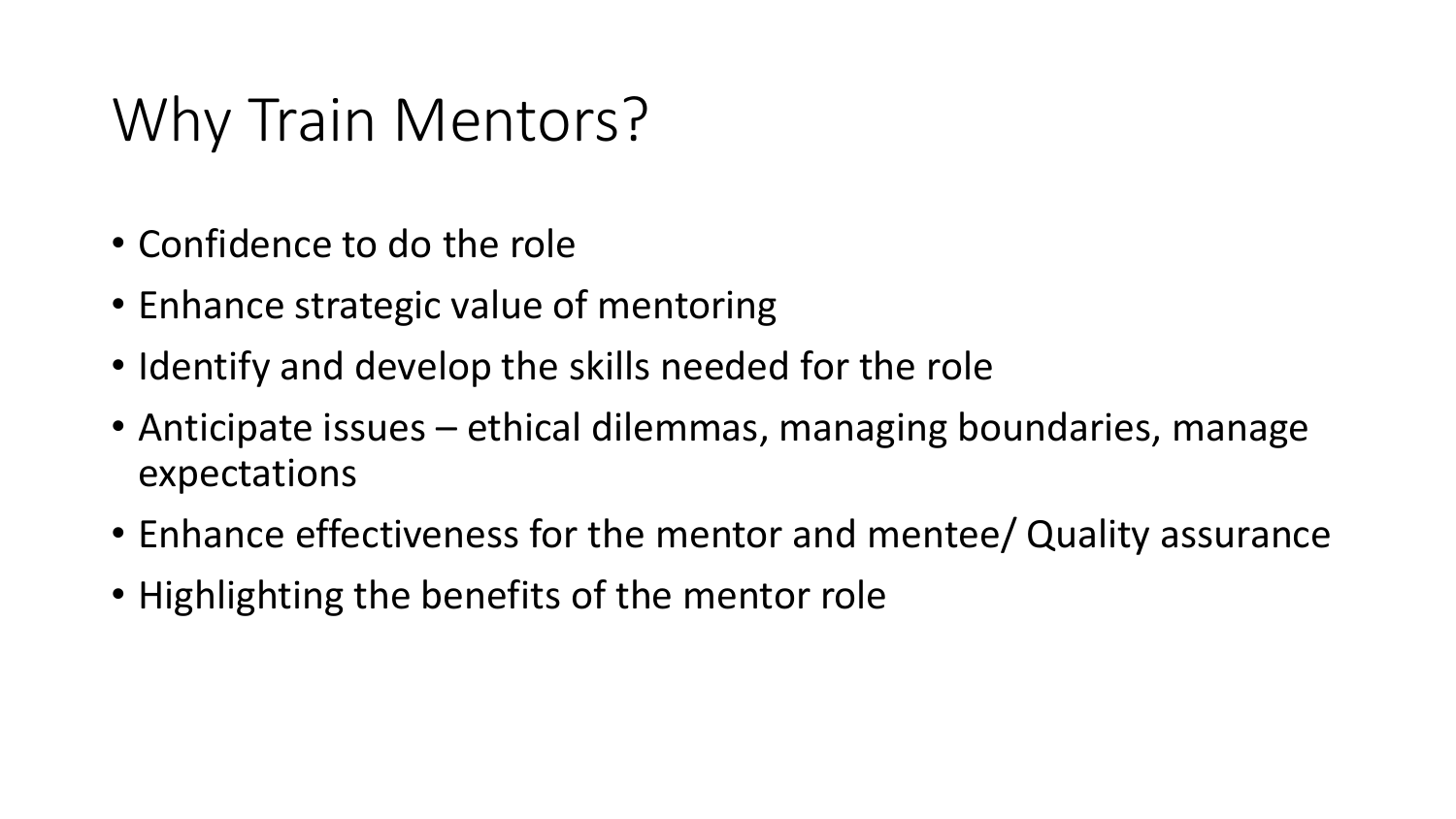#### How could training be delivered?

- Outside expertise vs internal "experts"
- Charging
- Face to face vs virtual
- Full day vs half day
- Theory vs practical experience
- Observation and feedback
- Personal reflection
- People new to mentoring vs those looking to deepen their knowledge and practice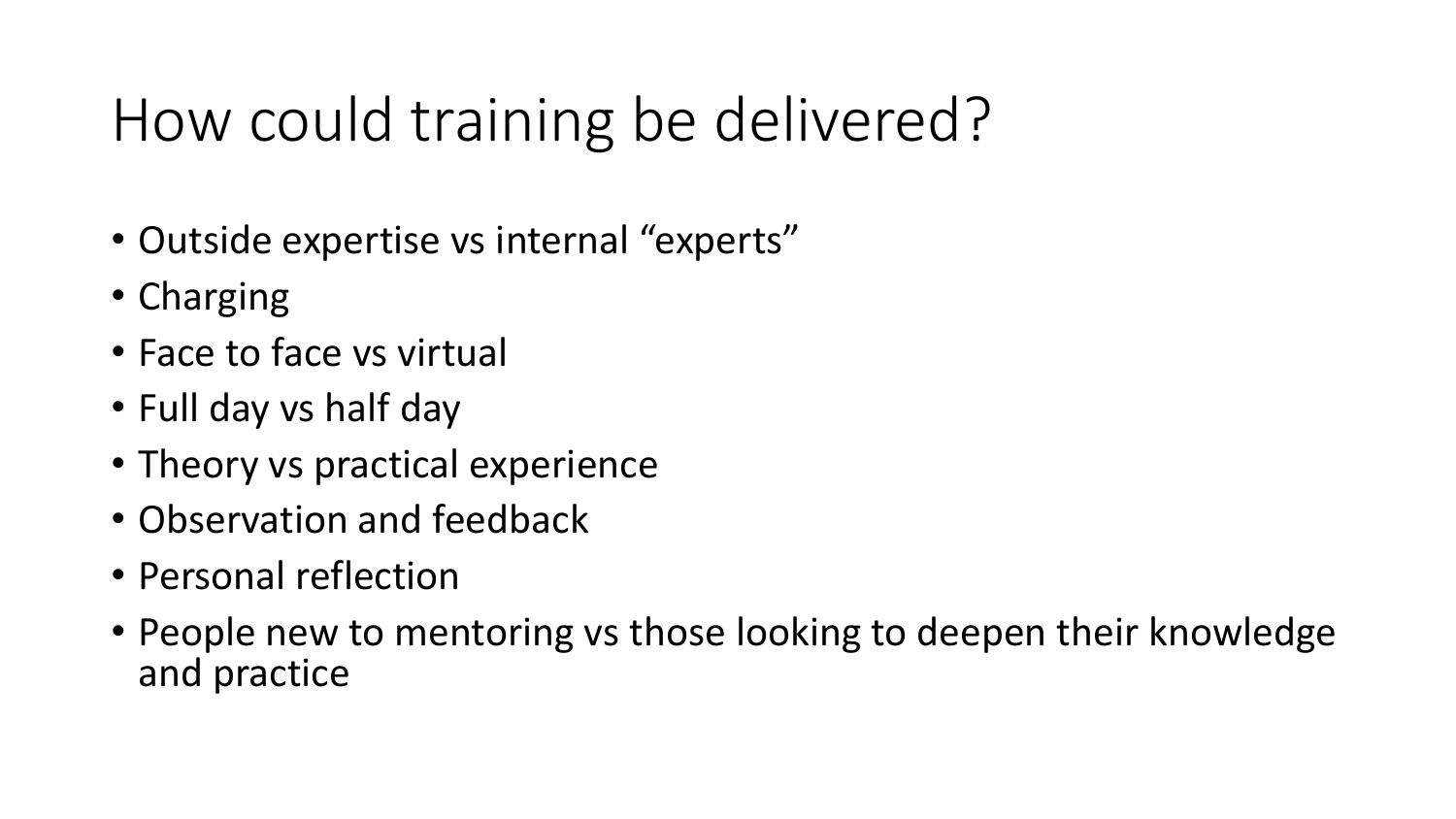#### What topics are covered in the training?

- What mentoring is and isn't
- Contracting
- Listening skills
- Asking powerful questions
- Framework for the conversation
- Goal setting and action planning
- Practical experience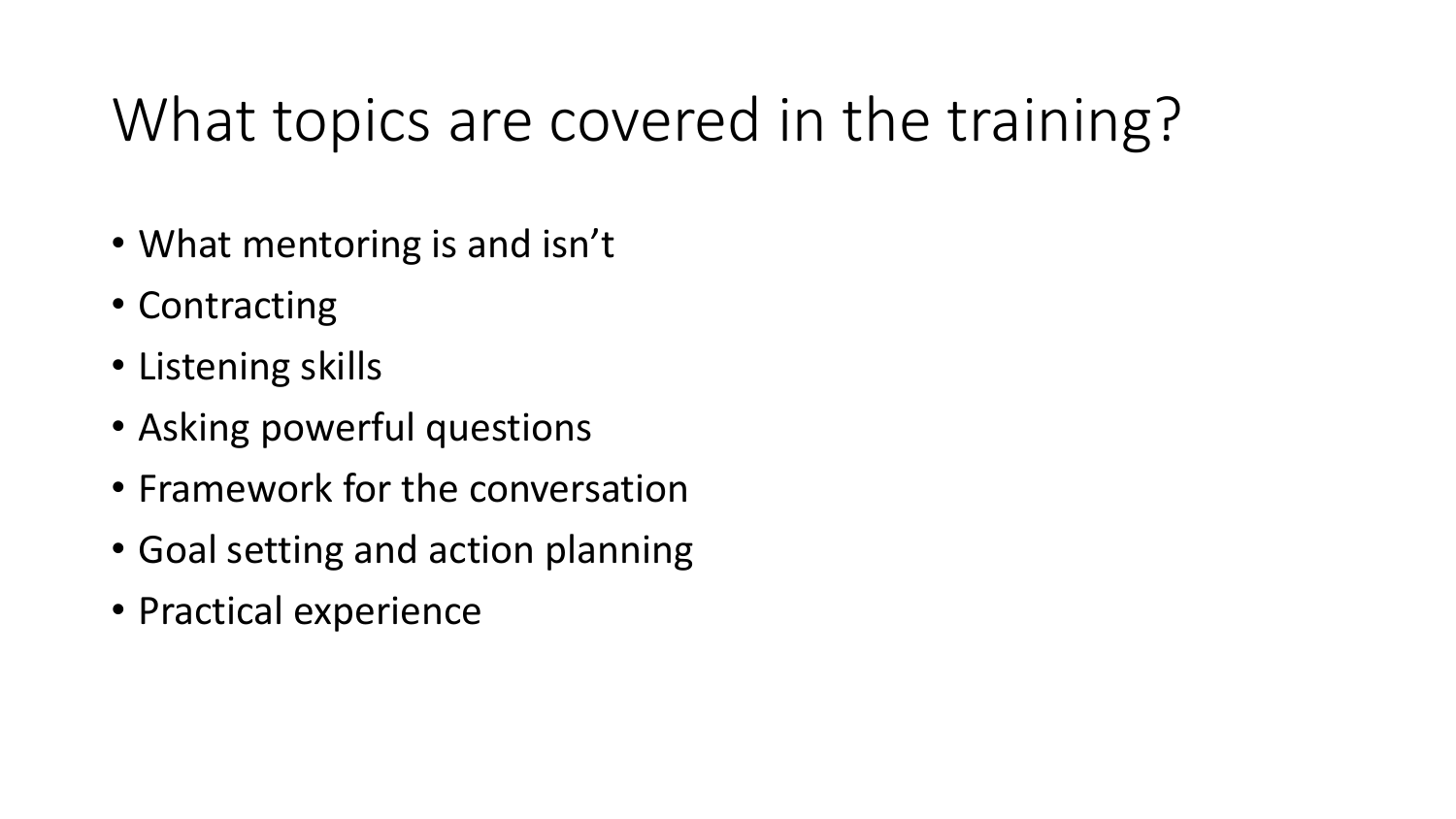### Evaluating the training

- What do you want the training to achieve?
	- For the mentor
	- For the mentoring scheme
	- For the organization
- Common themes practical work, new ideas, fun, dynamic
- Time, next steps
- Sustainability